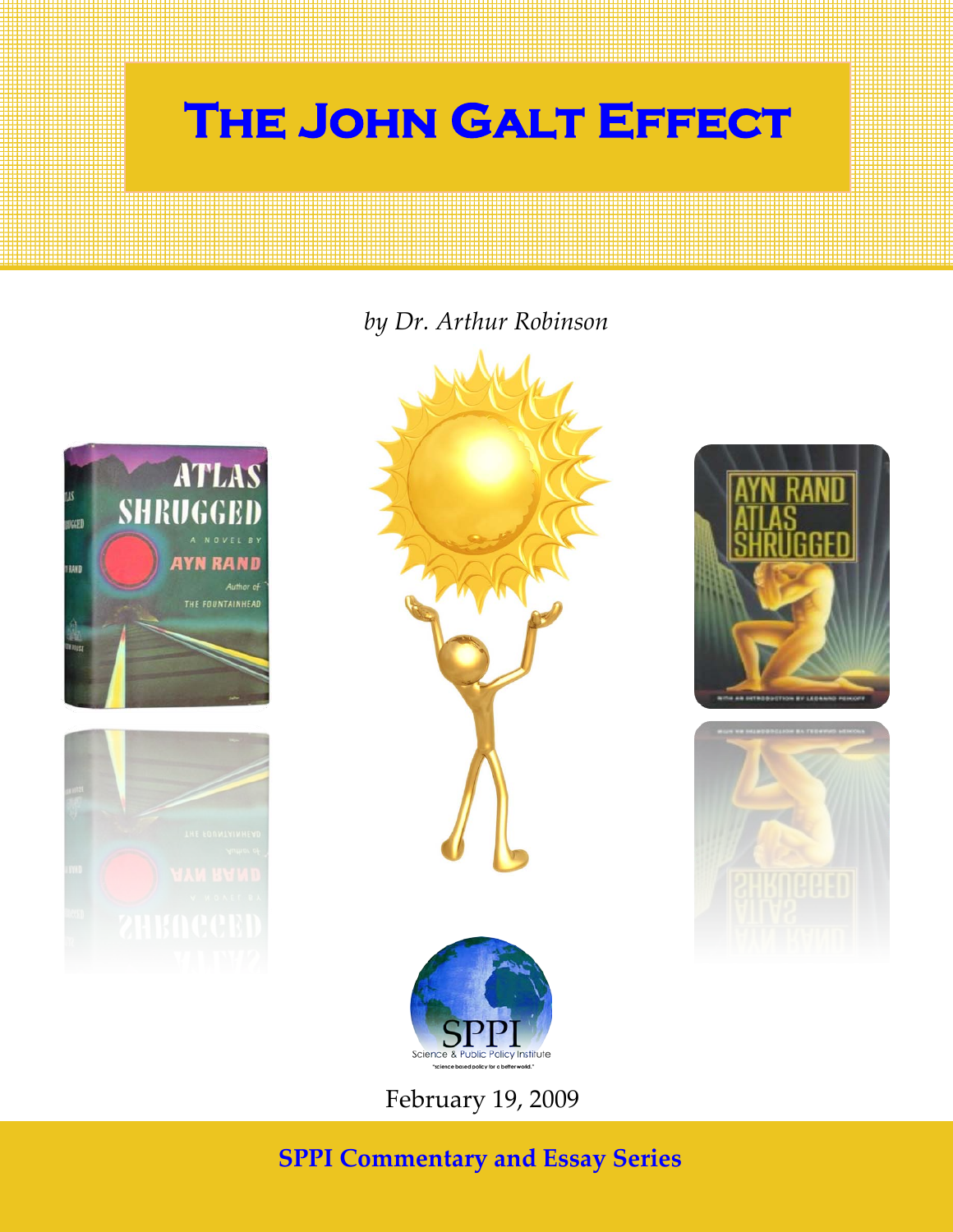# the john galt effect

*by Dr. Arthur Robinson ~ February 19, 2009*

hidden effect of the November 4 elections and the national events that preceded them during this past year is perhaps best called the "John Galt Effect" in honor of Ayn Rand's famous character in Atlas Shrugged. It is occurring to a very significant extent. A

Our technological civilization stands upon the shoulders of many generations of free Americans and the great accomplishments that they bequeathed to us. Among those Americans and their counterparts in other countries have been a small special group of people whose unusual genius, work ethic, and love for their specialties were especially outstanding. These men, by their examples, their creations, and their leadership of free enterprises, have led our civilization upward. One of the

*Our technological civilization stands upon the shoulders of many generations of free Americans and the great accomplishments that they bequeathed to us.*

greatest privileges of my life has been to know a few such people.

Without this small group of people, the technological attainments of their generations would not have taken place. We know the names of a few of them, but there were many more—constituting perhaps one person in a thousand. Ayn Rand called these people the "men of the mind." In Atlas Shrugged, under the leadership of John Galt, they withdrew their services. They would only work in freedom. They would not work under tyranny.

*Without these people, even the small technological advances required by Marxist and Socialist societies would not occur.*

In reality, most men of the mind never withdraw. They love their work too much to stop and—most of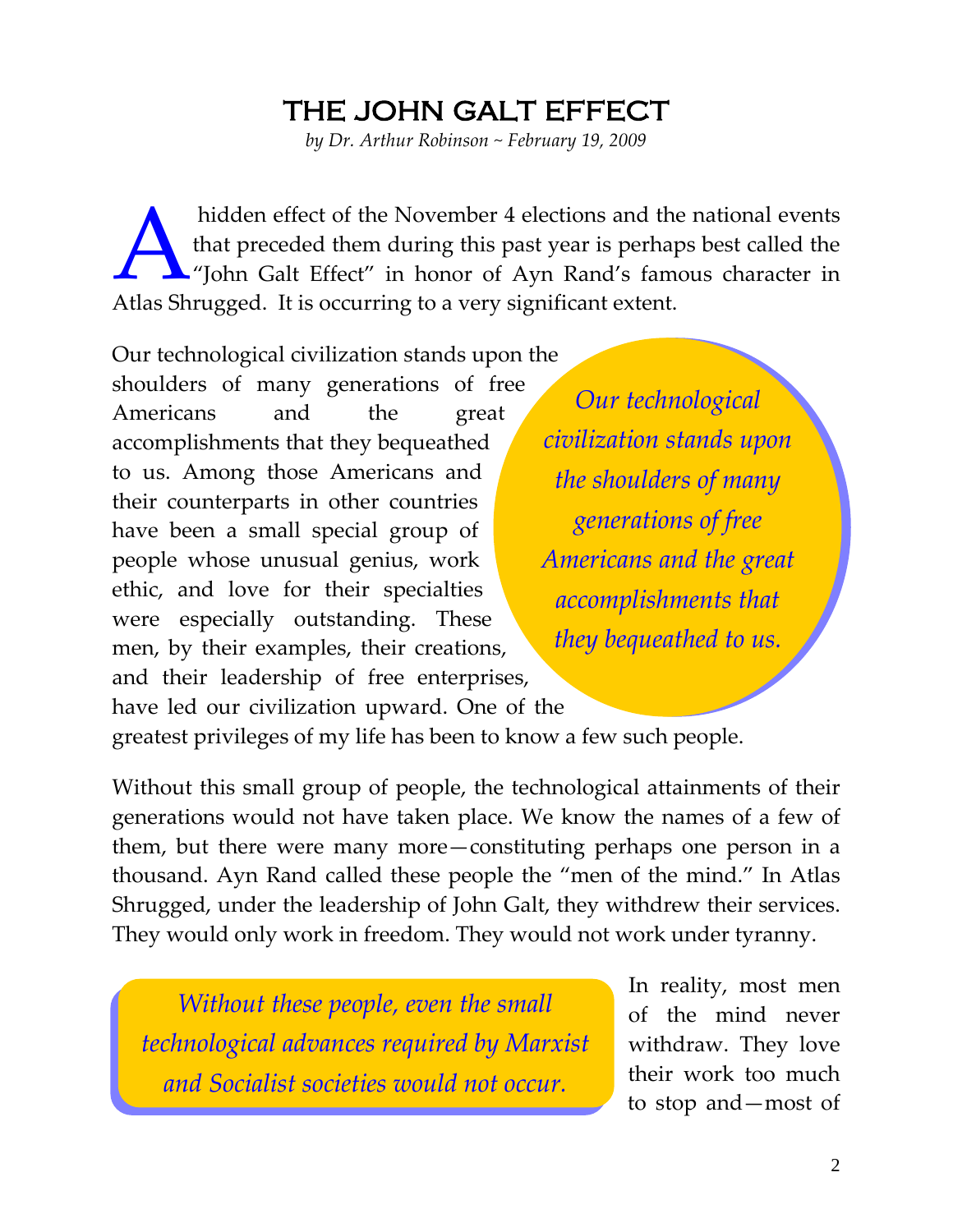them—love their fellow men too much to desert them. The forces of tyranny depend upon this. Without these people, even the small technological advances required by Marxist and Socialist societies would not occur. Yet, while the men of the mind do not fully withdraw, they have families and other loved ones for whom they are responsible and to whom they are more devoted than to the state.

As the pendulum of politics now swings toward tyranny in the United States and dangers to those whom they love increase, these men and women partially turn their talents more toward their personal responsibilities. Part of their thoughts, efforts, and ingenuity are lost to society—and this loss cannot be recovered by either negative or positive incentives.

Throughout our country today, the men of the mind (women, too) are watching the awful scene in Washington and its reflection in state and local capitals throughout the United States. They understand the consequences of the government oppression that has dogged their own footsteps for many years and that will grow much worse in the near future. So, they are taking actions to protect themselves and their families. We have no way to measure the societal effects of this distraction of the men of the mind. There are

*They understand the consequences of the government oppression that has dogged their own footsteps for many years and that will grow much worse in the near future.*

immediate effects upon our well being and long term effects from the things that they are no longer working full time to create.

What is the cost of the distraction of our real leaders—of the men of the mind—of the John Galts among us? I estimate that it is greater than the trillions of dollars being lost on government printing presses. Call this Y2009K—and this time it is very real.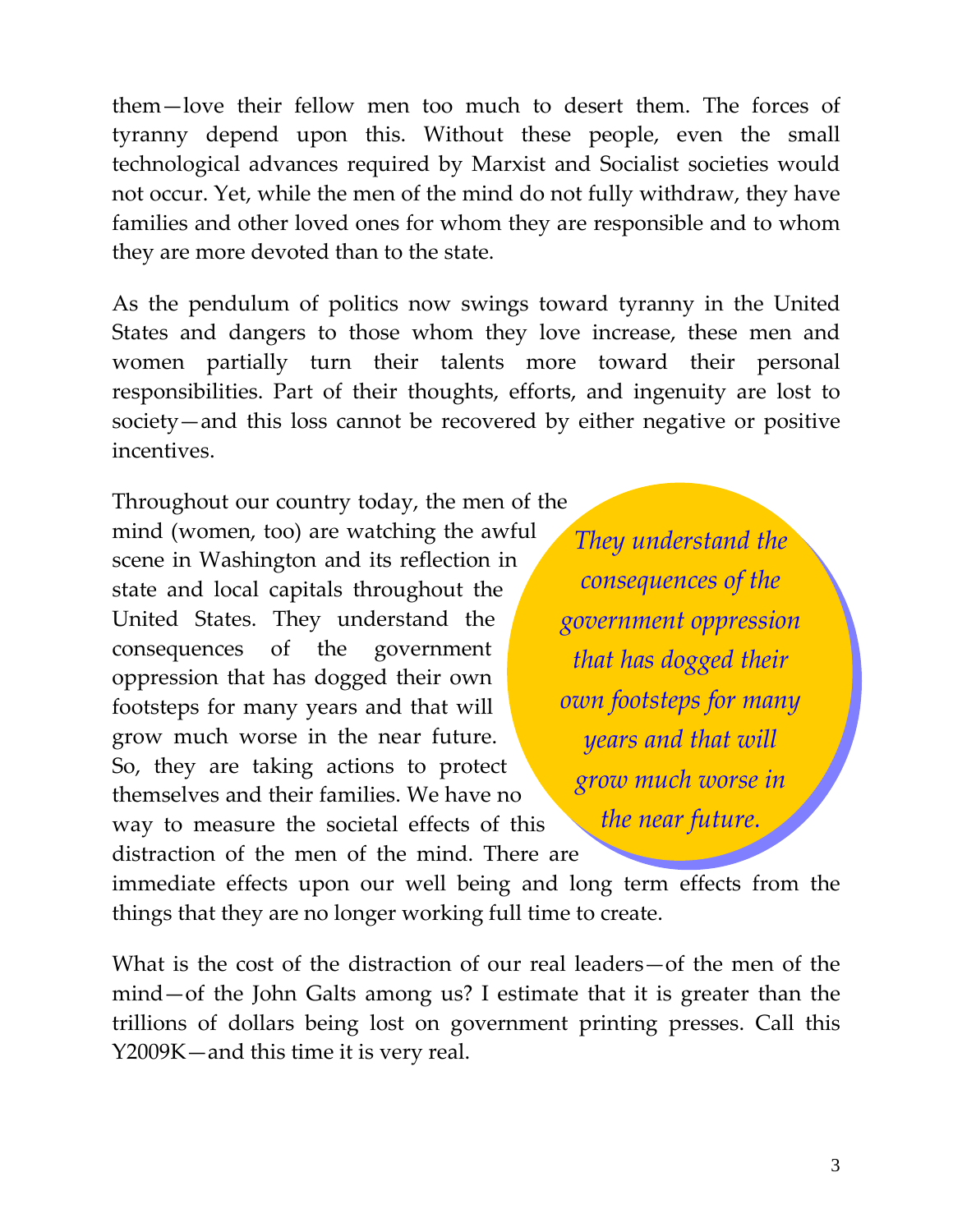Our existing power plants are still operating; our petrochemical plants are still producing; our military defense is still performing; our food supplies are still flowing; and the rest of the technological infrastructure upon which our lives depend is largely still in place. But the key people—not those we see but those we do not see because they are constantly engaged in real work—are seriously distracted and now partially engaged in personal survival.

*When the essentials of our civilization begin to seriously falter and this causes real harm, those who would be our masters and their fellow travelers in the media, academia, business, and politics will cast blame...*

Of one thing we can be certain. When the essentials of our civilization begin to seriously falter and this causes real harm, those who would be our masters and their fellow travelers in the media, academia, business, and politics will cast blame upon some of these men of the mind—and drag them before us for punishment. Our John Galts know this, too, and it is a further distraction for them.

Some of these people are leading great enterprises. Others are in the basements of our power plants and other heavy industries. Some are closeted away in universities quietly at work on the next generations of possible

advances in science and engineering. They are easily recognized—by their genius and by the love of their work that permeates their whole beings.

One way to recognize them is that they constantly talk about their work to anyone who will listen.

Now they are distracted.

What are they talking about today?